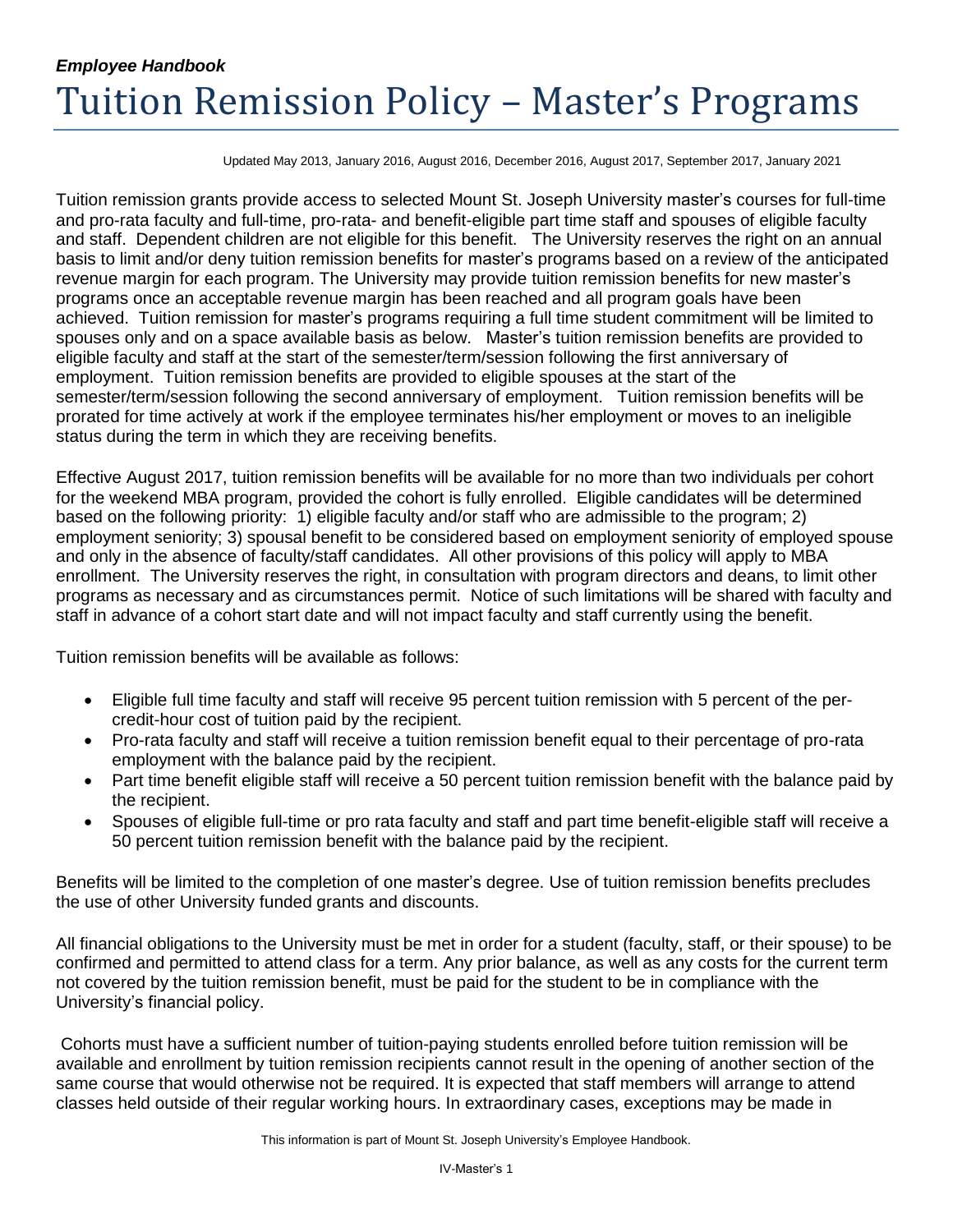### *Employee Handbook*

consultation with and approval from the immediate supervisor. This approval must be given prior to registration for a course where such a conflict may exist.

Tuition remission is applied to the per-credit-hour cost of tuition only and excludes coverage for fees, books, room and board. Self – supporting programs and consortium registrations involving reimbursement to other institutions are also excluded. Tuition remission will be applied to Mount St. Joseph University programs offered offsite contingent upon availability of class space. The offsite program/course must have a sufficient number of tuition-paying students enrolled before tuition remission will be available and enrollment by tuition remission recipients cannot result in the opening of another section of the same course that would otherwise not be required. Tuition remission for offsite courses will be the appropriate percentage of the normal tuition charge rather than any discounted rate applied to offsite participants. If tuition remission is applied to credit hours generated by independent, or portfolio evaluations, or for a program for which the University has a negotiated revenue share, the employee will be responsible for remitting to the University the tuition share determined by their classification of employment plus the full amount of compensation paid to the instructor as a result of this type of instruction.

Tuition Remission eligible employees of the Mount and their eligible spouse are not permitted to use the tuition remission benefit for online courses through the OCICU consortium. These courses are strictly the financial responsibility of the student. Tuition remission benefits and tuition charges to the recipient for dropped courses are determined by the normal refund schedule in effect on the effective date of the drop.

It is the responsibility of faculty and staff to apply each academic year for master's tuition remission benefits to be credited to their own student account or the student account of their spouse. Faculty, staff, and spouses must also comply with applicable admission procedures to determine eligibility for admission to the program of interest.

Tuition remission grants for faculty, staff, and spouses are renewable each year upon completion of an application form provided that the individual is in good academic standing as defined by the University catalogue and, further, provided that the program remains within acceptable revenue margins. Tuition remission benefits will be continued through the completion of the degree for cohort based programs. In the event that tuition remission grants are limited, recipients will be determined first by the entry date into the program; and then by seniority of employment at the University. Those not provided with tuition remission grants because of quota conflicts may enroll in the class and pay full tuition.

Master's Tuition Remission for an employee and/or their spouse is considered taxable income to the employee by the Internal Revenue Service. The amount of master's tuition remission will be added to the employee's gross pay each applicable semester/term and all taxes will be withheld accordingly. Shortly after the beginning of the term, the employee will be notified as to the amount on which he/she will be taxed and the number of pay periods over which the tax will be taken. If courses are dropped, the employee will be taxed on the prorated tuition remission benefit amount.

## **Master's Programs Eligible for Faculty and Staff Tuition Remission**

- Master's of Science in Organizational Leadership MSOL
- Master's of Business Administration MBA Weekend (Limited by cohort)
- Master's of Religious Studies
- Master's of Education excluding licensure programs
- MSN- Administration, Education, and Clinical Nurse Leader

 $\bullet$ 

Full time programs limited to spousal 50% benefit:

- MSN-MAGELIN
- Education Licensure Programs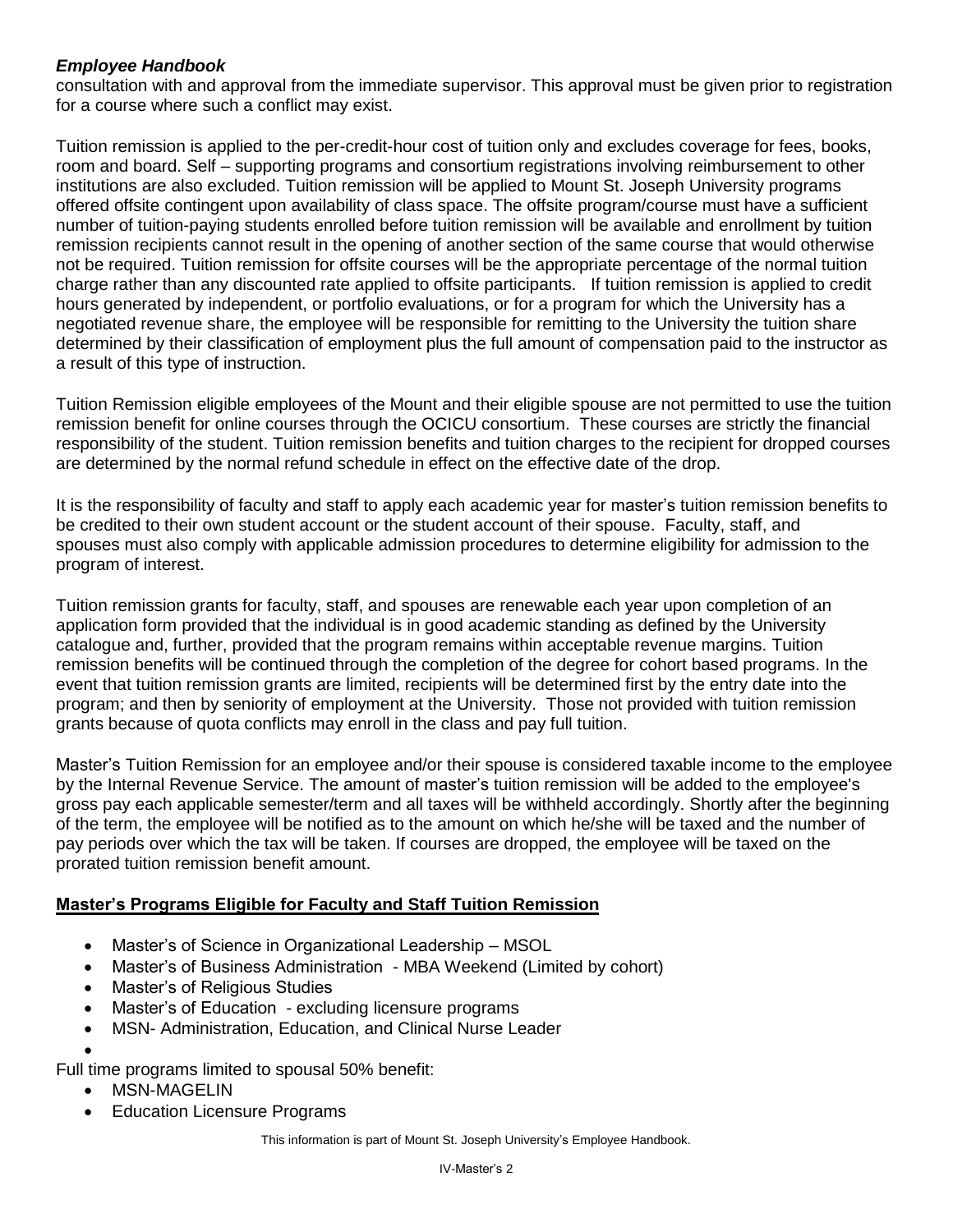# *Employee Handbook* **Tuition Remission Policy – Ed.D. in Reading Science**

Tuition remission grants provide access to Mount St. Joseph University's Ed.D. in Reading Science program and the courses contained within the program for full-time and pro-rata faculty and full-time, pro-rata- and benefit-eligible part time staff. Spouses and dependent children are not eligible for this benefit. The University reserves the right on an annual basis to limit and/or deny tuition remission benefits for graduate programs based on a review of the anticipated revenue margin for each program. The Reading Science program tuition remission benefits are provided to eligible faculty and staff at the start of the semester/term/session following the first anniversary of employment. Tuition remission benefits will be prorated for time actively at work if the employee terminates his/her employment or moves to an ineligible status during the term in which they are receiving benefits.

Eligible faculty and staff will receive 50 percent tuition remission with 50 percent of the per-credit-hour cost of tuition paid by the recipient. Benefits will be limited to the completion of one doctoral degree per employee. Use of tuition remission benefits precludes the use of other University funded grants and discounts.

Fifty percent tuition remission benefits will be available for no more than two individuals per cohort, provided the cohort is fully enrolled. Eligible candidates will be determined based on the following priority: 1) eligible faculty and/or staff who are admissible to the program; 2) employment seniority; 3) good faith commitment to remain in the program as the space will not be able to be filled.

The University reserves the right, in consultation with program directors and deans, to limit other programs as necessary and as circumstances permit. Notice of such limitations will be shared with faculty and staff in advance of a cohort start date and will not impact faculty and staff currently using the benefit.

All financial obligations to the University must be met in order for a student (faculty or staff) to be confirmed and permitted to attend class for a term. Any prior balance, as well as any costs for the current term not covered by the tuition remission benefit, must be paid for the student to be in compliance with the University's financial policy.

Enrollment in a cohort based program through the tuition remission program is contingent upon the cohort being fully enrolled. Enrollment in non -cohort based courses is contingent upon availability of class space. The course must have a sufficient number of tuition-paying students enrolled before tuition remission will be available and enrollment by tuition remission recipients cannot result in the opening of another section of the same course that would otherwise not be required. Tuition remission eligible students may register for classes beginning on April 1st for Summer semester, June 1st for Fall semester, and December 1st for Spring semester. It is expected that staff members will arrange to attend classes held outside of their regular working hours. In extraordinary cases, exceptions may be made in consultation with and approval from the immediate supervisor. This approval must be given prior to registration for a course where such a conflict may exist.

Tuition remission is applied to the per-credit-hour cost of tuition only and excludes coverage for fees, books, room and board. Self-supporting programs and consortium registrations involving reimbursement to other institutions are also excluded. Tuition remission will be applied to Mount St. Joseph University programs offered offsite contingent upon availability of class space. The offsite program/course must have a sufficient number of tuition-paying students enrolled before tuition remission will be available and enrollment by tuition remission recipients cannot result in the opening of another section of the same course that would otherwise not be required. Tuition remission for offsite courses will be the appropriate percentage of the normal tuition charge rather than any discounted rate applied to offsite participants. If tuition remission is applied to credit hours generated by independent, or portfolio evaluations, or for a program for which the University has a negotiated revenue share, the employee will be responsible for remitting to the University the tuition share